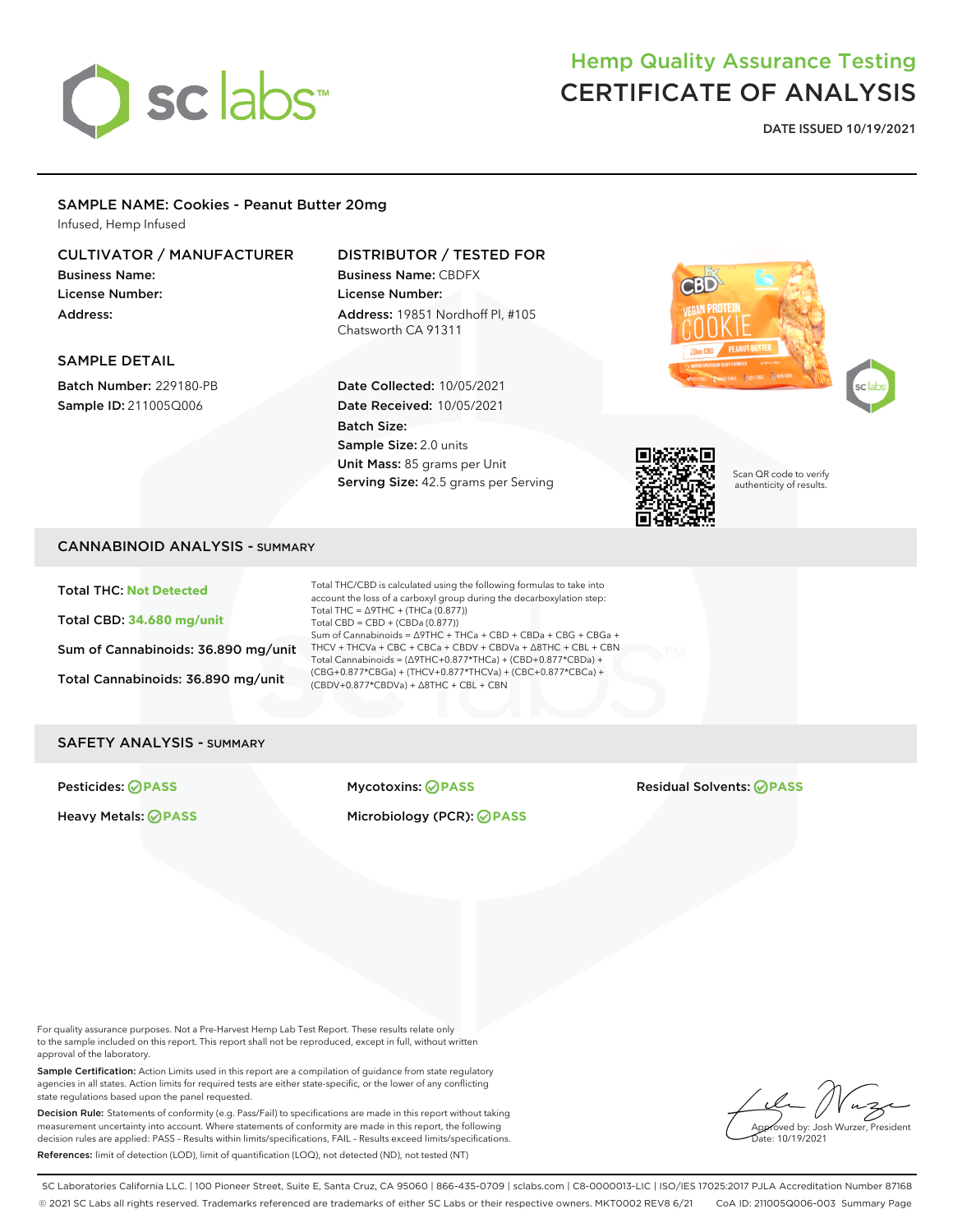

### Hemp Quality Assurance Testing CERTIFICATE OF ANALYSIS

COOKIES - PEANUT BUTTER 20MG | DATE ISSUED 10/19/2021



Tested by high-performance liquid chromatography with diode-array detection (HPLC-DAD).

**Method:** QSP 1157 - Analysis of Cannabinoids by HPLC-DAD

TOTAL THC: **Not Detected**

Total THC (∆9THC+0.877\*THCa)

#### TOTAL CBD: **34.680 mg/unit**

Total CBD (CBD+0.877\*CBDa)

#### TOTAL CANNABINOIDS: 36.890 mg/unit

Total Cannabinoids (Total THC) + (Total CBD) + (Total CBG) + (Total THCV) + (Total CBC) + (Total CBDV) + ∆8THC + CBL + CBN

#### TOTAL CBG: 2.210 mg/unit

Total CBG (CBG+0.877\*CBGa)

#### TOTAL THCV: ND

Total THCV (THCV+0.877\*THCVa)

## TOTAL CBC: ND

Total CBC (CBC+0.877\*CBCa)

#### TOTAL CBDV: ND

Total CBDV (CBDV+0.877\*CBDVa)

#### CANNABINOID TEST RESULTS - 10/06/2021

| <b>COMPOUND</b>            | LOD/LOQ<br>(mg/g) | <b>MEASUREMENT</b><br>mg/g | <b>RESULT</b><br>(mg/g) | <b>RESULT</b><br>(%) |
|----------------------------|-------------------|----------------------------|-------------------------|----------------------|
| <b>CBD</b>                 | 0.004 / 0.011     | ±0.0195                    | 0.408                   | 0.0408               |
| <b>CBG</b>                 | 0.002 / 0.006     | ±0.0016                    | 0.026                   | 0.0026               |
| Δ9THC                      | 0.002 / 0.014     | N/A                        | <b>ND</b>               | <b>ND</b>            |
| $\triangle$ 8THC           | 0.01 / 0.02       | N/A                        | <b>ND</b>               | <b>ND</b>            |
| <b>THCa</b>                | 0.001 / 0.005     | N/A                        | <b>ND</b>               | <b>ND</b>            |
| <b>THCV</b>                | 0.002 / 0.012     | N/A                        | <b>ND</b>               | <b>ND</b>            |
| <b>THCVa</b>               | 0.002 / 0.019     | N/A                        | <b>ND</b>               | <b>ND</b>            |
| <b>CBDa</b>                | 0.001/0.026       | N/A                        | <b>ND</b>               | <b>ND</b>            |
| <b>CBDV</b>                | 0.002 / 0.012     | N/A                        | <b>ND</b>               | <b>ND</b>            |
| <b>CBDVa</b>               | 0.001/0.018       | N/A                        | <b>ND</b>               | <b>ND</b>            |
| <b>CBGa</b>                | 0.002 / 0.007     | N/A                        | <b>ND</b>               | <b>ND</b>            |
| <b>CBL</b>                 | 0.003/0.010       | N/A                        | <b>ND</b>               | <b>ND</b>            |
| <b>CBN</b>                 | 0.001 / 0.007     | N/A                        | <b>ND</b>               | <b>ND</b>            |
| <b>CBC</b>                 | 0.003 / 0.010     | N/A                        | <b>ND</b>               | <b>ND</b>            |
| <b>CBCa</b>                | 0.001 / 0.015     | N/A                        | <b>ND</b>               | <b>ND</b>            |
| <b>SUM OF CANNABINOIDS</b> |                   |                            | $0.434$ mg/g            | 0.0434%              |

#### Unit Mass: 85 grams per Unit / Serving Size: 42.5 grams per Serving

| ∆9THC per Unit                        | <b>ND</b>         |
|---------------------------------------|-------------------|
| ∆9THC per Serving                     | <b>ND</b>         |
| <b>Total THC per Unit</b>             | <b>ND</b>         |
| <b>Total THC per Serving</b>          | <b>ND</b>         |
| <b>CBD</b> per Unit                   | 34.680 mg/unit    |
| <b>CBD per Serving</b>                | 17.340 mg/serving |
| <b>Total CBD per Unit</b>             | 34.680 mg/unit    |
| <b>Total CBD per Serving</b>          | 17.340 mg/serving |
| Sum of Cannabinoids per Unit          | 36.890 mg/unit    |
| Sum of Cannabinoids per Serving       | 18.445 mg/serving |
| <b>Total Cannabinoids per Unit</b>    | 36.890 mg/unit    |
| <b>Total Cannabinoids per Serving</b> | 18.445 mg/serving |



SC Laboratories California LLC. | 100 Pioneer Street, Suite E, Santa Cruz, CA 95060 | 866-435-0709 | sclabs.com | C8-0000013-LIC | ISO/IES 17025:2017 PJLA Accreditation Number 87168 © 2021 SC Labs all rights reserved. Trademarks referenced are trademarks of either SC Labs or their respective owners. MKT0002 REV8 6/21 CoA ID: 211005Q006-003 Page 2 of 4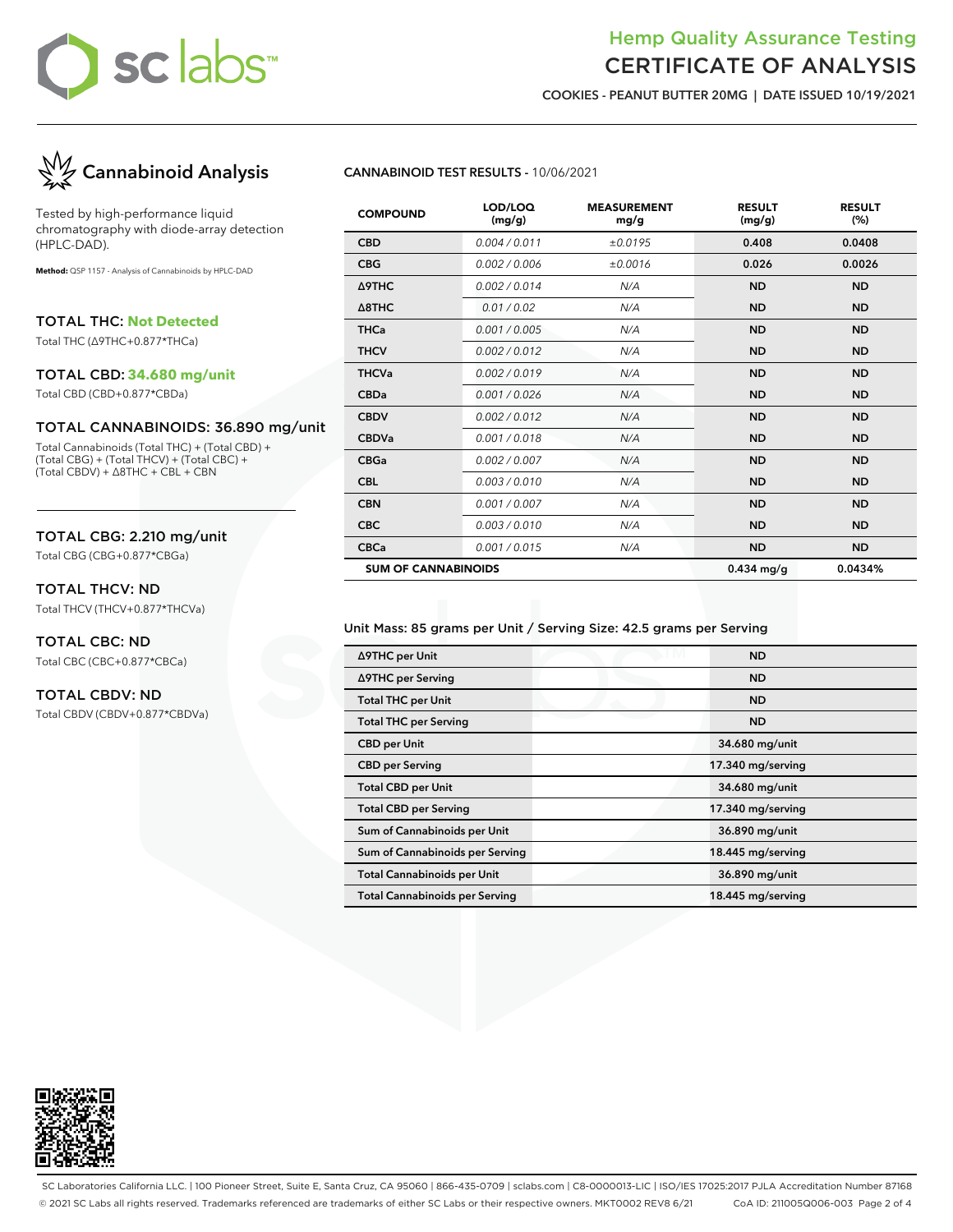## sclabs™

## Hemp Quality Assurance Testing CERTIFICATE OF ANALYSIS

COOKIES - PEANUT BUTTER 20MG | DATE ISSUED 10/19/2021

## Pesticide Analysis

Pesticide and plant growth regulator analysis utilizing high-performance liquid chromatography-mass spectrometry (HPLC-MS) or gas chromatography-mass spectrometry (GC-MS).

\*GC-MS utilized where indicated.

**Method:** QSP 1212 - Analysis of Pesticides and Mycotoxins by LC-MS or QSP 1213 - Analysis of Pesticides by GC-MS



| <b>COMPOUND</b>   | LOD/LOQ<br>$(\mu g/g)$ | <b>ACTION LIMIT</b><br>$(\mu g/g)$ | <b>MEASUREMENT</b><br>µg/g | <b>RESULT</b><br>$(\mu g/g)$ | <b>RESULT</b> |
|-------------------|------------------------|------------------------------------|----------------------------|------------------------------|---------------|
| Abamectin         | 0.03/0.10              | 0.3                                | N/A                        | <b>ND</b>                    | <b>PASS</b>   |
| Azoxystrobin      | 0.01 / 0.04            | 40                                 | N/A                        | <b>ND</b>                    | <b>PASS</b>   |
| <b>Bifenazate</b> | 0.01 / 0.02            | 5                                  | N/A                        | <b>ND</b>                    | <b>PASS</b>   |
| <b>Bifenthrin</b> | 0.01 / 0.02            | 0.5                                | N/A                        | <b>ND</b>                    | <b>PASS</b>   |
| <b>Boscalid</b>   | 0.02/0.06              | 10                                 | N/A                        | <b>ND</b>                    | <b>PASS</b>   |
| Chlorpyrifos      | 0.02 / 0.06            | $\ge$ LOD                          | N/A                        | <b>ND</b>                    | <b>PASS</b>   |
| Cypermethrin      | 0.1 / 0.3              | $\mathbf{1}$                       | N/A                        | <b>ND</b>                    | <b>PASS</b>   |
| Etoxazole         | 0.010 / 0.028          | 1.5                                | N/A                        | <b>ND</b>                    | <b>PASS</b>   |
| Hexythiazox       | 0.01 / 0.04            | $\overline{2}$                     | N/A                        | <b>ND</b>                    | <b>PASS</b>   |
| Imidacloprid      | 0.01 / 0.04            | 3                                  | N/A                        | <b>ND</b>                    | <b>PASS</b>   |
| <b>Malathion</b>  | 0.02 / 0.05            | 5                                  | N/A                        | <b>ND</b>                    | <b>PASS</b>   |
| Myclobutanil      | 0.03/0.1               | 9                                  | N/A                        | <b>ND</b>                    | <b>PASS</b>   |
| Permethrin        | 0.03 / 0.09            | 20                                 | N/A                        | <b>ND</b>                    | <b>PASS</b>   |
| Piperonylbutoxide | 0.003/0.009            | 8                                  | N/A                        | $<$ LOQ                      | <b>PASS</b>   |
| Propiconazole     | 0.01 / 0.03            | 20                                 | N/A                        | <b>ND</b>                    | <b>PASS</b>   |
| Spiromesifen      | 0.02 / 0.05            | 12                                 | N/A                        | <b>ND</b>                    | <b>PASS</b>   |
| Tebuconazole      | 0.02 / 0.07            | $\mathfrak{D}$                     | N/A                        | <b>ND</b>                    | <b>PASS</b>   |
| Trifloxystrobin   | 0.01 / 0.03            | 30                                 | N/A                        | <b>ND</b>                    | <b>PASS</b>   |

#### MYCOTOXIN TEST RESULTS - 10/10/2021 ⊘ PASS

| <b>COMPOUND</b>        | LOD/LOQ<br>$(\mu g/kg)$ | <b>ACTION LIMIT</b><br>$(\mu g/kg)$ | <b>MEASUREMENT</b><br>µg/kg | <b>RESULT</b><br>$(\mu g/kg)$ | <b>RESULT</b> |
|------------------------|-------------------------|-------------------------------------|-----------------------------|-------------------------------|---------------|
| <b>Aflatoxin B1</b>    | 2.0/6.0                 | 5                                   | N/A                         | <b>ND</b>                     | <b>PASS</b>   |
| <b>Aflatoxin B2</b>    | 1.8/5.6                 | 20                                  | N/A                         | <b>ND</b>                     | <b>PASS</b>   |
| <b>Aflatoxin G1</b>    | 1.0/3.1                 | 20                                  | N/A                         | <b>ND</b>                     | <b>PASS</b>   |
| Aflatoxin G2           | 1.2/3.5                 | 20                                  | N/A                         | <b>ND</b>                     | <b>PASS</b>   |
| <b>Total Aflatoxin</b> |                         | 20                                  |                             | <b>ND</b>                     | <b>PASS</b>   |
| Ochratoxin A           | 6.3/19.2                | 5                                   | N/A                         | <b>ND</b>                     | <b>PASS</b>   |



Mycotoxin analysis utilizing high-performance liquid chromatography-mass spectrometry (HPLC-MS).

**Method:** QSP 1212 - Analysis of Pesticides and Mycotoxins by LC-MS



SC Laboratories California LLC. | 100 Pioneer Street, Suite E, Santa Cruz, CA 95060 | 866-435-0709 | sclabs.com | C8-0000013-LIC | ISO/IES 17025:2017 PJLA Accreditation Number 87168 © 2021 SC Labs all rights reserved. Trademarks referenced are trademarks of either SC Labs or their respective owners. MKT0002 REV8 6/21 CoA ID: 211005Q006-003 Page 3 of 4